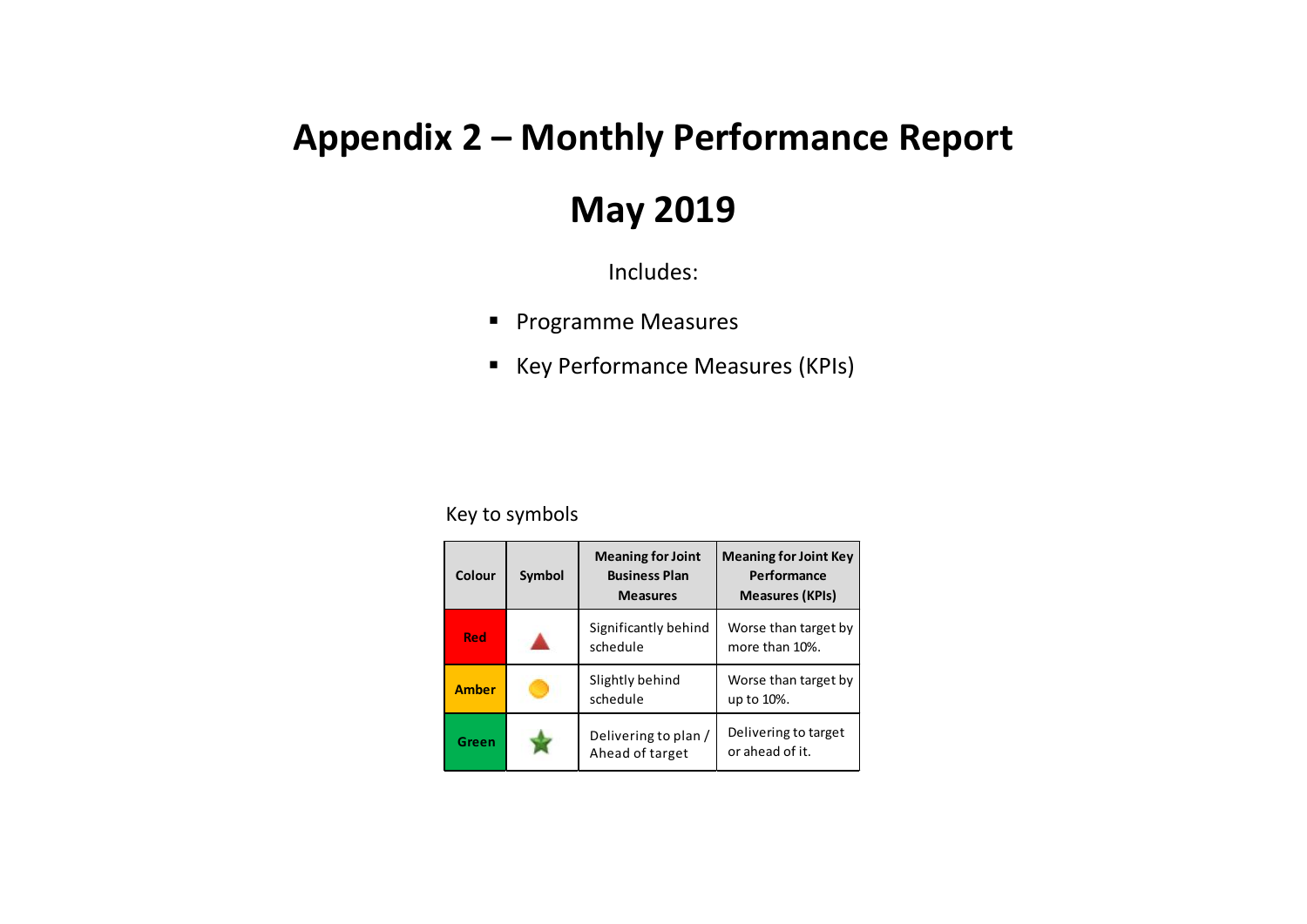| <b>CDC Programme Measures - Clean, Green and Safe</b>                                                        |                         |                                 |                                                                                                                                                                                                                                                |                                                                                                                                                                                                                                                                                                                                                                                                                                                                                                                                        |            |                                                                                                                                                                                                                                                                                                                                                                                                                                                                                                                                                                                                                                                                                                                                                                                                                                                                                                                                                                                                                                                                     |            |  |  |
|--------------------------------------------------------------------------------------------------------------|-------------------------|---------------------------------|------------------------------------------------------------------------------------------------------------------------------------------------------------------------------------------------------------------------------------------------|----------------------------------------------------------------------------------------------------------------------------------------------------------------------------------------------------------------------------------------------------------------------------------------------------------------------------------------------------------------------------------------------------------------------------------------------------------------------------------------------------------------------------------------|------------|---------------------------------------------------------------------------------------------------------------------------------------------------------------------------------------------------------------------------------------------------------------------------------------------------------------------------------------------------------------------------------------------------------------------------------------------------------------------------------------------------------------------------------------------------------------------------------------------------------------------------------------------------------------------------------------------------------------------------------------------------------------------------------------------------------------------------------------------------------------------------------------------------------------------------------------------------------------------------------------------------------------------------------------------------------------------|------------|--|--|
| <b>Measure</b>                                                                                               | <b>Portfolio Holder</b> | Director/Lead<br><b>Officer</b> | <b>Last Milestone</b>                                                                                                                                                                                                                          | <b>Next Milestone</b>                                                                                                                                                                                                                                                                                                                                                                                                                                                                                                                  |            | <b>Status Commentary</b>                                                                                                                                                                                                                                                                                                                                                                                                                                                                                                                                                                                                                                                                                                                                                                                                                                                                                                                                                                                                                                            | <b>YTD</b> |  |  |
| CDC1.1.1 High Quality Waste &<br>Recycling                                                                   | Cllr D Sames            | Kane, Graeme<br>Potter, Ed      | Tonnages for<br>garden waste<br>remain on track.                                                                                                                                                                                               | Compost giveaway<br>events taking place<br>during June in<br>Kidlington, Banbury<br>& Bicester                                                                                                                                                                                                                                                                                                                                                                                                                                         | $\bigstar$ | Collections are continuing according to the schedule. Some<br>changes have had to be made to adjust for the teams<br>supporting the election logistics.                                                                                                                                                                                                                                                                                                                                                                                                                                                                                                                                                                                                                                                                                                                                                                                                                                                                                                             | ★          |  |  |
| CDC1.1.2 Ensure Clean & Tidy<br><b>Streets</b>                                                               | Cllr D Sames            | Kane, Graeme<br>Potter, Ed      | Programme of<br>Neighbourhood<br><b>Blitz events</b><br>underway.                                                                                                                                                                              | Develop plans to<br>extend the<br>opportunities to<br>recycle using street<br>bins. Expansion<br>underway.                                                                                                                                                                                                                                                                                                                                                                                                                             | ★          | A34 verge cleaning took place successfully with lane<br>closures on two Sunday mornings.                                                                                                                                                                                                                                                                                                                                                                                                                                                                                                                                                                                                                                                                                                                                                                                                                                                                                                                                                                            | ★          |  |  |
| CDC1.1.3 Reduce<br><b>Environmental Crime</b>                                                                | Cllr D Sames            | Kane, Graeme<br>Potter, Ed      | A number of<br>investigations<br>underway.                                                                                                                                                                                                     | Neighbourhood<br>blitz programme<br>commences soon and<br>will aim to increase<br>awareness amongst<br>residents<br>of how to safely<br>dispose of waste.                                                                                                                                                                                                                                                                                                                                                                              | ★          | In line with national trends, fly tipping levels are still<br>higher compared to a few years ago.                                                                                                                                                                                                                                                                                                                                                                                                                                                                                                                                                                                                                                                                                                                                                                                                                                                                                                                                                                   | ★          |  |  |
| <b>CDC1.1.4 Protect Our Natural</b><br><b>Environment and Promote</b><br><b>Environmental Sustainability</b> | Cllr A McHugh           | Kane, Graeme<br>Webb, Richard   | Walk to School<br>Week' (week<br>commencing 20<br>May) air quality<br>messages.<br>Work on the Annual<br>Status Report.                                                                                                                        | The Annual Status<br>Report, which<br>includes a review of<br>the actions in the<br>Air Quality Action<br>Plan, is due to be<br>submitted to Defra<br>by the end of June.                                                                                                                                                                                                                                                                                                                                                              | $\bigstar$ | To coincide with 'Walk to School Week' (week<br>commencing 20 May) air quality messages about the<br>actions individuals can take to help improve air quality<br>were put out through Social Media and the feedback<br>was very positive.<br>Air quality monitoring continues at 47 locations across the<br>District.                                                                                                                                                                                                                                                                                                                                                                                                                                                                                                                                                                                                                                                                                                                                               | *          |  |  |
| <b>CDC1.1.5 Support Community</b><br><b>Safety and Reduce Anti-Social</b><br><b>Behaviour</b>                | Cllr A McHugh           | Kane, Graeme<br>Webb, Richard   | Multi-agency<br>community<br>engagement<br>events in Banbury<br>and Bicester. Joint<br>patrols with<br>Thames Valley<br>Police in parks and<br>recreational<br>facilities.<br>First 'All About<br>Youth' Programme<br>Board meeting in<br>May. | Team will attend<br>the Banbury and<br>District Show and a<br>'Have Your Say'<br>event with Thames<br>Valley Police.<br>Joint operation with<br>Neighbourhood<br>Officers to prevent<br>ASB and underage<br>drinking in<br>Adderbury during<br>the Party in the<br>Park event.<br>Attend next round<br>of Community<br>Forums.<br>Continue review of<br><b>Banbury Public</b><br>Space Protection<br>Order.<br>Review of Cherwell<br>Community Safety<br>Strategy with the<br>aim of agreeing a<br>refreshed strategy in<br>September. | ★          | A new Community Safety team Facebook page has<br>been established and is now operational providing a<br>means for the team to highlight local initiatives and<br>safety messages. This Facebook page will be<br>promoted over the next few months to increase follower<br>numbers, providing a simple and quick way to<br>communicate with residents and businesses.<br>May's community engagement events in Banbury and<br>Bicester had a focus on the exploitation of children by<br>organised crime groups and county drug lines gangs.<br>This was part of a National Crime Agency Intensification<br>Week.<br>Successful action following a noise complaint resulted in the<br>team seizing a stereo from a property causing a persistent<br>problem.<br>The Licensing Team continues to assess and review the<br>mandatory safeguarding awareness training for taxi licence<br>applicants to ensure that it is still fit for purpose. All new<br>applicants for taxi licences are required to undertake the<br>training ahead of being issued with a licence. | $\star$    |  |  |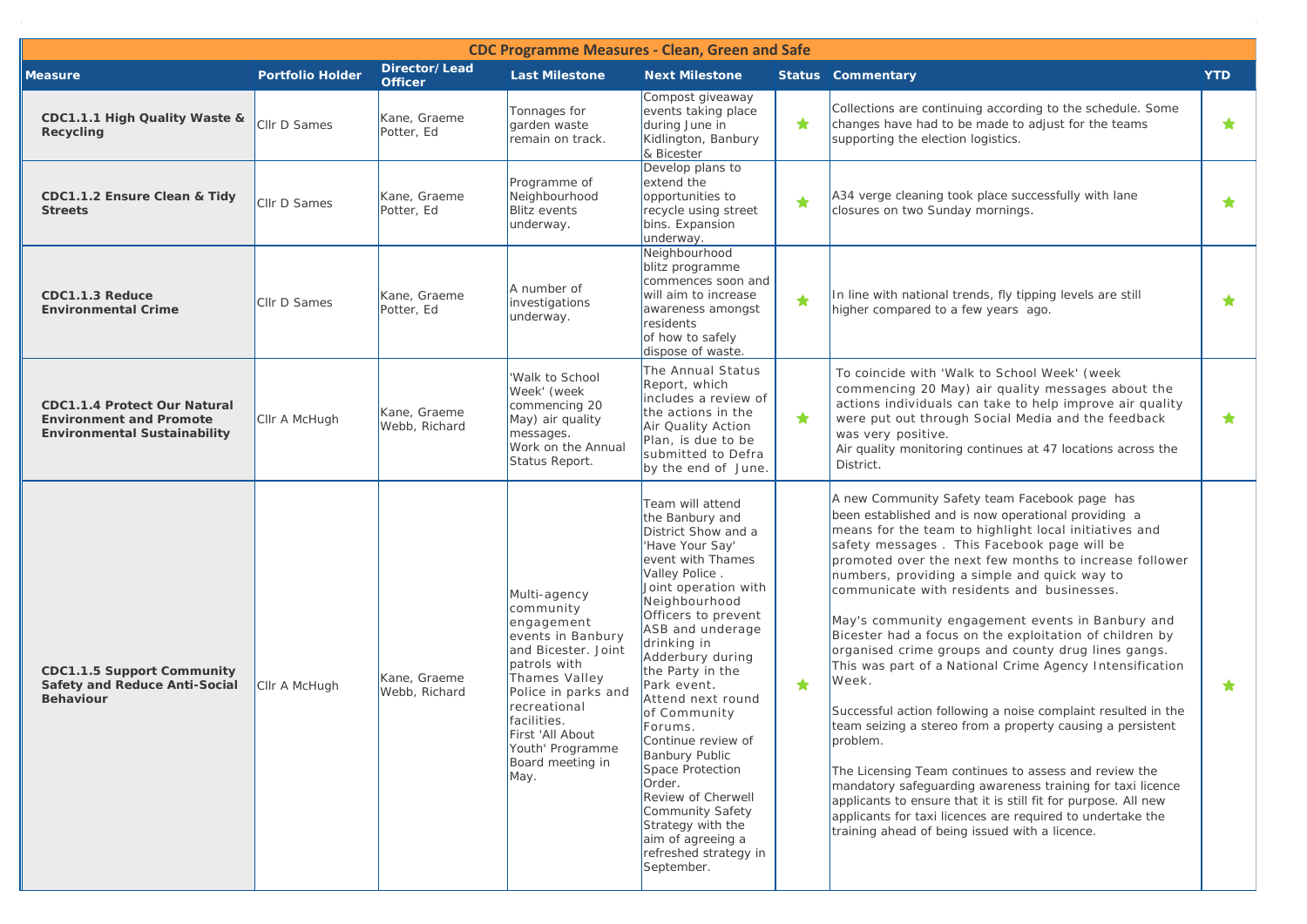| <b>CDC Programme Measures - Clean, Green and Safe</b> |                         |                                 |                                                                                                                                                                                                                                                                    |                                                                                                        |  |                                                                                                                                                                                                                                                                                                                                   |            |  |  |
|-------------------------------------------------------|-------------------------|---------------------------------|--------------------------------------------------------------------------------------------------------------------------------------------------------------------------------------------------------------------------------------------------------------------|--------------------------------------------------------------------------------------------------------|--|-----------------------------------------------------------------------------------------------------------------------------------------------------------------------------------------------------------------------------------------------------------------------------------------------------------------------------------|------------|--|--|
| <b>Measure</b>                                        | <b>Portfolio Holder</b> | Director/Lead<br><b>Officer</b> | Last Milestone                                                                                                                                                                                                                                                     | <b>Next Milestone</b>                                                                                  |  | <b>Status Commentary</b>                                                                                                                                                                                                                                                                                                          | <b>YTD</b> |  |  |
| CDC1.1.6 Protect the Built<br>Heritage                | Cllr C Clarke           | Feehily, Paul<br>Jolley, Robert | A review of<br>conservation area<br>appraisal priorities has<br>been undertaken in<br>consultation with<br>Development<br>Management.<br>A review of the<br>priorities for the<br>preparation of<br>heritage/conservation<br>advice notes has also<br>taken place. | Commencement of<br>work on<br>heritage/<br>conservation<br>quidance notes<br>within the next<br>month. |  | In consultation with Development Management, the<br>Conservation team has identified priorities for the next<br>conservation area appraisals and for the production of<br>heritage/conservation advice notes.<br>Consultation procedures with Development Management<br>have also been adjusted to help improve service delivery. |            |  |  |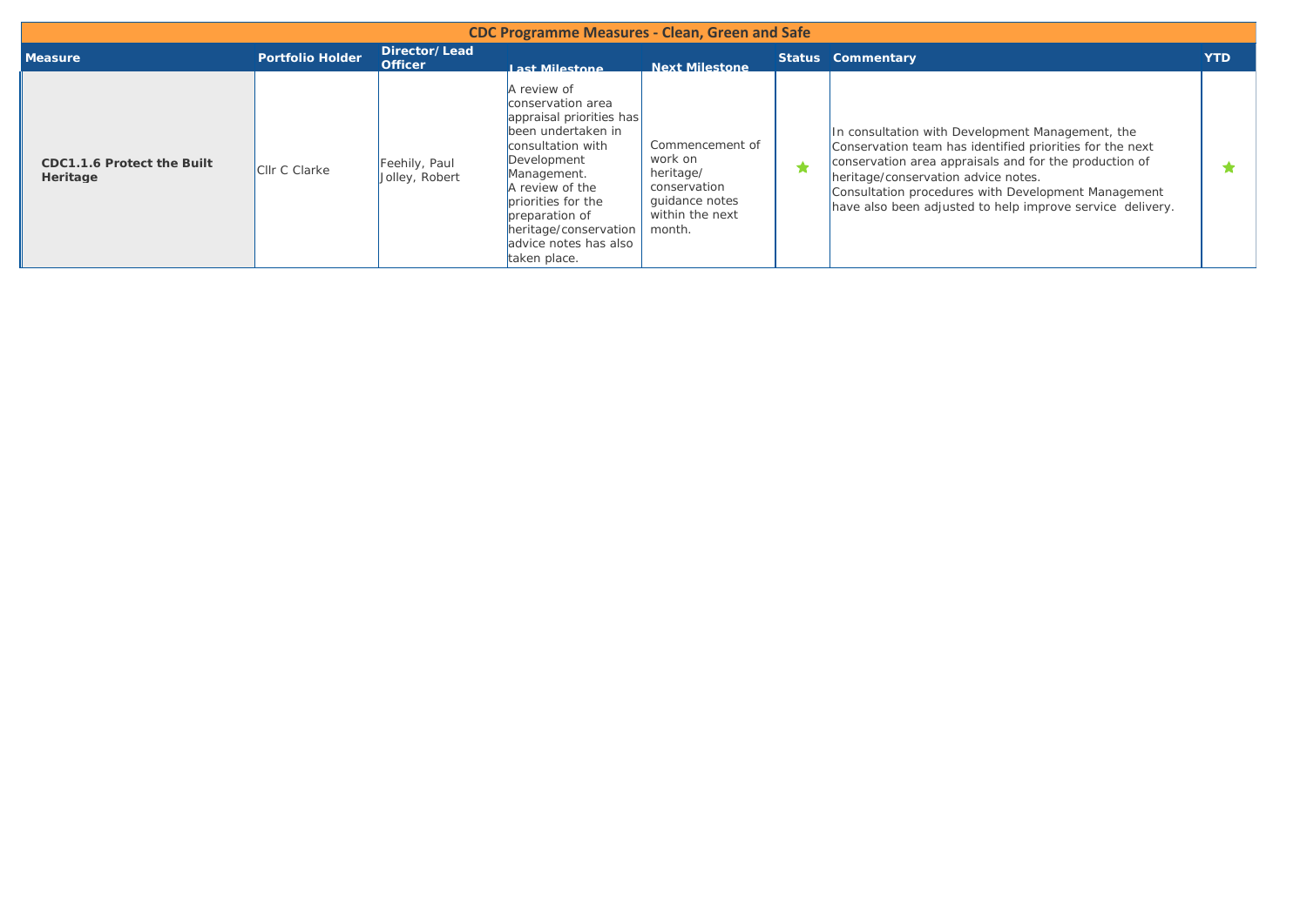|                                                           |                                |                                 | <b>CDC Programme Measures - Thriving Communities &amp; Wellbeing</b>                                                                                                                                                                                         |                                                                                                                                                                                                                                                                                                                                                                                                                                                                  |   |                                                                                                                                                                                                                                                                                                                                                                                                                                                                                                                                                                                                                                                                                                                                                                                                                                                                                                                                                                                                                                                                                                                                                                                                                                                                                                                                                                                                                                                                                                                                                                                                                       |            |
|-----------------------------------------------------------|--------------------------------|---------------------------------|--------------------------------------------------------------------------------------------------------------------------------------------------------------------------------------------------------------------------------------------------------------|------------------------------------------------------------------------------------------------------------------------------------------------------------------------------------------------------------------------------------------------------------------------------------------------------------------------------------------------------------------------------------------------------------------------------------------------------------------|---|-----------------------------------------------------------------------------------------------------------------------------------------------------------------------------------------------------------------------------------------------------------------------------------------------------------------------------------------------------------------------------------------------------------------------------------------------------------------------------------------------------------------------------------------------------------------------------------------------------------------------------------------------------------------------------------------------------------------------------------------------------------------------------------------------------------------------------------------------------------------------------------------------------------------------------------------------------------------------------------------------------------------------------------------------------------------------------------------------------------------------------------------------------------------------------------------------------------------------------------------------------------------------------------------------------------------------------------------------------------------------------------------------------------------------------------------------------------------------------------------------------------------------------------------------------------------------------------------------------------------------|------------|
| <b>Measure</b>                                            | <b>Portfolio Holder</b>        | Director/Lead<br><b>Officer</b> | <b>Last Milestone</b>                                                                                                                                                                                                                                        | <b>Next Milestone</b>                                                                                                                                                                                                                                                                                                                                                                                                                                            |   | <b>Status Commentary</b>                                                                                                                                                                                                                                                                                                                                                                                                                                                                                                                                                                                                                                                                                                                                                                                                                                                                                                                                                                                                                                                                                                                                                                                                                                                                                                                                                                                                                                                                                                                                                                                              | <b>YTD</b> |
| CDC2.1.1 Promote Health &<br>Wellbeing                    | Cllr A McHugh<br>Cllr C Clarke | Kane, Graeme<br>Riley, Nicola   | CDC staff<br>volunteering<br>scheme 'live' on<br>Etarmis and<br>intranet.                                                                                                                                                                                    | Community<br>Partnership<br>Network meeting<br>on 4 June will<br>receive<br>presentations on<br>Social Prescribing<br>and future of<br>Health & Care in<br>Banbury.                                                                                                                                                                                                                                                                                              | ★ | The Community Partnership Network, which involves key<br>health sector partners and campaigners, met. This included a<br>presentation about the future provision of health care<br>services across Cherwell.                                                                                                                                                                                                                                                                                                                                                                                                                                                                                                                                                                                                                                                                                                                                                                                                                                                                                                                                                                                                                                                                                                                                                                                                                                                                                                                                                                                                          | $\star$    |
| CDC2.1.2 Improve Leisure &<br><b>Community Facilities</b> | Cllr G Reynolds                | Kane, Graeme<br>Riley, Nicola   | Project to replace<br>the Artificial Turf<br>Pitch at Cooper<br>School (Bicester<br>Learning Academy)<br>continues.<br>On 1 May Spiceball<br>Leisure Centre<br>swimming pool<br>closed to allow the<br>remedial and<br>improvement works<br>to be undertaken | The more detailed<br>scope of works for<br>the Fencing Project<br>at Cooper School<br>will be sent out.<br>Works are<br>continuing on the<br>remedial<br>/improvement to<br>Spiceball Leisure<br>Centre swimming<br>pools.                                                                                                                                                                                                                                       | ★ | Work is continuing at Spiceball Leisure Centre in regards<br>to the improvement/remedial works. This is progressing to<br>the scheduled programme at present.<br>The next improvement to the Joint Use Facilities is the<br>replacement of the fencing to the Artificial Turf Pitches<br>at Cooper Sports Facility. Expressions of interest have<br>been sent out with a more detailed specification to follow.<br>Works to be completed in August 2019                                                                                                                                                                                                                                                                                                                                                                                                                                                                                                                                                                                                                                                                                                                                                                                                                                                                                                                                                                                                                                                                                                                                                               | $\star$    |
| CDC2.1.3 Support the<br><b>Voluntary Sector</b>           | CIIr A McHugh                  | Kane, Graeme<br>Riley, Nicola   | Launch Cherwell<br>Lottery.<br>Approve Age of<br>Creativity Festival.<br>Graven Hill<br>Connecting<br>Communities<br>event.<br>Brighter Futures<br>Play Day - Bretch<br>Hill.                                                                                | Recruit 30+ Cherwell<br>Lottery 'Good Cause<br>partners' before first<br>draw on 06 July.<br>Publicity to promote<br>public support once<br>ticket sales go live<br>on 11 June.<br>Parish Liaison<br>meeting on 12 June.<br><b>Banbury Volunteer</b><br>Fair- 7 June -<br>Banbury Town Hall.<br>Cherwell Young<br>People, Play &<br>Wellbeing<br>Partnership forum -<br>2 July.<br>Banbury Play Day 10<br>Year celebration<br>event - 25 July -<br>Peoples Park. | ★ | Community Services partnered with Age UK to facilitate The<br>Age of Creativity from 13-17 May. The event provided a<br>'shop front' for a varied programme of creative activity<br>for older people that already exists in Banbury but may<br>be unseen to all but the participants. Tutors relocated their<br>art, singing, dance classes to the empty shop Unit in Castle<br>Quay. Over 150 people visited the shop each day.<br>Food Poverty Training - 40 Community partners and<br>professionals attended the training to identify the<br>issues we face in the district and methods to address<br>food poverty and holiday hunger in Brighter Future<br>wards.<br>Graven Hill Connecting Communities event was<br>successfully delivered with over 60 residents attending<br>to meet organisations and partners who deliver services<br>locally to them, themes included community safety /<br>Recycling and Health & Wellbeing.<br>Brighter Futures Play Day successfully delivered in Bretch<br>Hill with 200 people attending the event. The event engaged<br>residents with free activities and provided<br> Play: Full free lunches for all and promoted messages of<br>health & wellbeing and positive activities in the community.<br>Cherwell Lottery 'Good Cause' launch event on 15 May was<br>well attended and received good coverage in local media. 20<br>organisations are now signed up as 'Good Cause Partners'<br>Two Community grants were approved, totalling £2,915.<br>Key themes for the June Parish Liaison meeting will be<br>Planning (Development Management) and Housing Strategy. | $\star$    |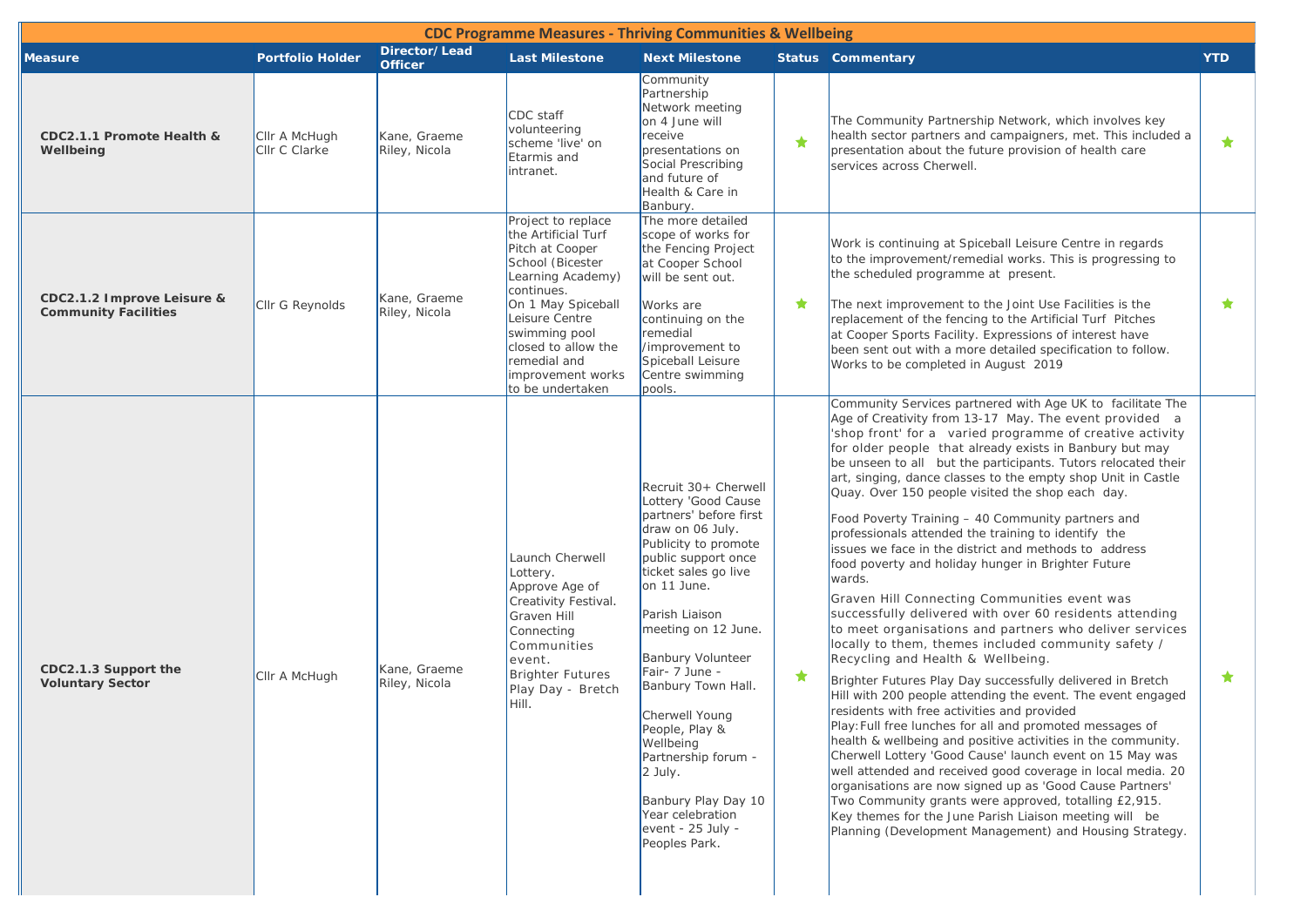|                                                         |                         |                                  |                                                                                                                                                | <b>CDC Programme Measures - Thriving Communities &amp; Wellbeing</b>                                                                                                                                                                                                                                                                          |            |                                                                                                                                                                                                                                                                                                                                                                                                                                                                                                                                                                                                                                                                                                                                                                                                                                                                                                                          |            |
|---------------------------------------------------------|-------------------------|----------------------------------|------------------------------------------------------------------------------------------------------------------------------------------------|-----------------------------------------------------------------------------------------------------------------------------------------------------------------------------------------------------------------------------------------------------------------------------------------------------------------------------------------------|------------|--------------------------------------------------------------------------------------------------------------------------------------------------------------------------------------------------------------------------------------------------------------------------------------------------------------------------------------------------------------------------------------------------------------------------------------------------------------------------------------------------------------------------------------------------------------------------------------------------------------------------------------------------------------------------------------------------------------------------------------------------------------------------------------------------------------------------------------------------------------------------------------------------------------------------|------------|
| <b>Measure</b>                                          | <b>Portfolio Holder</b> | Director/Lead<br><b>Officer</b>  | <b>Last Milestone</b>                                                                                                                          | <b>Next Milestone</b>                                                                                                                                                                                                                                                                                                                         |            | <b>Status</b> Commentary                                                                                                                                                                                                                                                                                                                                                                                                                                                                                                                                                                                                                                                                                                                                                                                                                                                                                                 | <b>YTD</b> |
| <b>CDC2.1.4 Enhanced Community</b><br><b>Resilience</b> | Cllr A McHugh           | Kane, Graeme<br>Webb, Richard    | Quarterly review of<br>the Emergency<br>Planning and<br><b>Business Continuity</b><br>partnership with<br>Oxfordshire County<br>Council (OCC). | In June council<br>officers will support<br>a Reception Centre<br>exercise in West<br>Oxfordshire.<br>Also, in June<br>Oxfordshire County<br>Council's<br>Emergency<br>Planning Team will<br>be commencing<br>monthly training<br>sessions for<br>Cherwell staff on<br>aspects of our<br>partnership<br>emergency<br>planning<br>arrangements | $\bigstar$ | Cherwell District Council has a partnership in place with<br>Oxfordshire County Council through which the County<br>Council's Emergency Planning team undertake work on our<br>behalf. This includes-<br>Supporting parish councils and community groups to develop<br>community emergency plans which identify particular local<br>risks (e.g. flooding) and document plans<br>for responding if these risks arise.<br>Supporting the response to any emergency incidents that<br>arise.<br>Developing joint plans for foreseeable emergency<br>incidents.<br>Training council managers and staff on the plans that are<br>in place for emergency incidents across the area.<br>The council maintains an emergency plan to support its<br>response to emergency incidents and maintains a duty<br>director rota to ensure that there is a director available<br>to coordinate the response to any incident at any time. | $\star$    |
| <b>CDC2.1.5 Homelessness</b><br>Prevention              | Cllr J Donaldson        | Douglas, Gillian<br>Kane, Graeme | Review of our<br>temporary<br>accommodation to<br>identify voids.                                                                              | Recruitment of a<br>county-wide<br>Homelessness co-<br>ordinator and<br>building Surveyor<br>Apprentice.                                                                                                                                                                                                                                      | $\star$    | A reduction in use of temporary accommodation has<br>allowed us to reflect on using these units more flexibly<br>to increase options for clients and to minimise<br>temporary accommodation void charges.<br>Work continues to deliver on the successful Rough Sleeper<br>Initiative funding. The first 3 units have been identified for<br>the Housing First<br>project and the new Outreach Worker has been<br>appointed to enhance services for those rough sleeping<br>or at risk in our district.                                                                                                                                                                                                                                                                                                                                                                                                                   | $\star$    |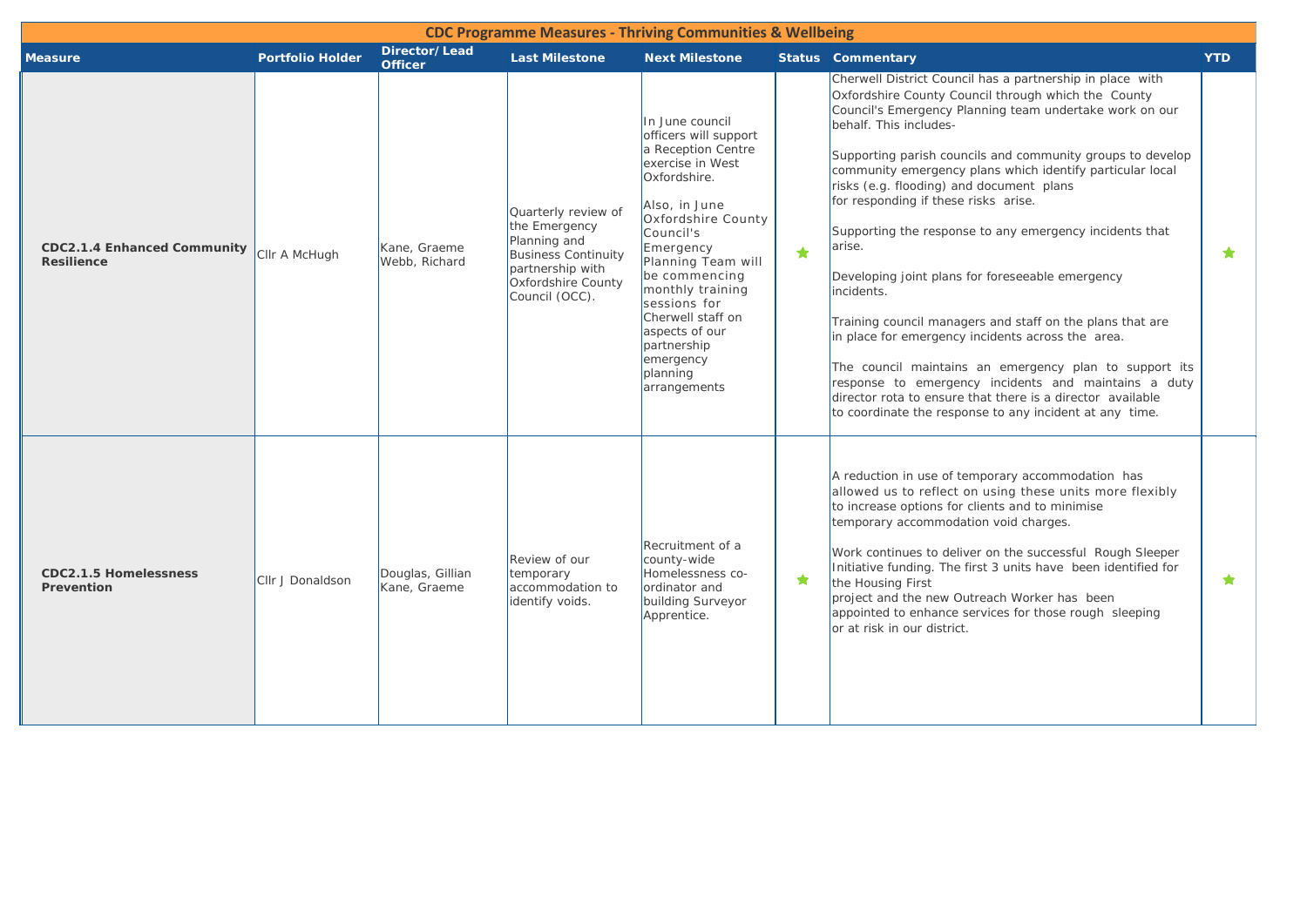|                                                        |                                  |                                                     |                                                                                                                                                                                                                             | <b>CDC Programme Measures - Thriving Communities &amp; Wellbeing</b>                                                                                                                                                                                                                                                                                                                                                     |            |                                                                                                                                                                                                                                                                                                                                                                                                                                              |            |
|--------------------------------------------------------|----------------------------------|-----------------------------------------------------|-----------------------------------------------------------------------------------------------------------------------------------------------------------------------------------------------------------------------------|--------------------------------------------------------------------------------------------------------------------------------------------------------------------------------------------------------------------------------------------------------------------------------------------------------------------------------------------------------------------------------------------------------------------------|------------|----------------------------------------------------------------------------------------------------------------------------------------------------------------------------------------------------------------------------------------------------------------------------------------------------------------------------------------------------------------------------------------------------------------------------------------------|------------|
| <b>Measure</b>                                         | <b>Portfolio Holder</b>          | Director/Lead<br><b>Officer</b>                     | <b>Last Milestone</b>                                                                                                                                                                                                       | <b>Next Milestone</b>                                                                                                                                                                                                                                                                                                                                                                                                    |            | <b>Status Commentary</b>                                                                                                                                                                                                                                                                                                                                                                                                                     | <b>YTD</b> |
| CDC2.1.6 Support and<br>Safeguard Vulnerable People    | Cllr A McHugh                    | Kane, Graeme<br>Riley, Nicola                       | Consider additional<br>Discretionary<br><b>Housing Payment</b><br>(DHP) fund to<br>support those<br>residents impacted<br>by Universal Credit.                                                                              | We will continue to<br>monitor the awards<br>and expenditure of<br>DHP to ensure that<br>the most vulnerable<br>residents are<br>protected.                                                                                                                                                                                                                                                                              | $\bigstar$ | All on target, Performance on Housing Benefit is<br>carefully monitored, and the team continue to seek<br>further service improvements.<br>Elected members at CDC have recently agreed an additional<br>E50k for the Discretionary Housing Payment fund to support<br>those residents impacted by Universal Credit.                                                                                                                          | ★          |
| CDC2.1.7 Respond to the<br>Welfare Reform Agenda       | Cllr P Rawlinson<br>Cllr T Ilott | Douglas, Gillian<br>Green, Belinda<br>Taylor, Adele | Members of<br>Executive BPM<br>received a report<br>on the impact of<br>Universal Credit on<br>residents and the<br>Councils.                                                                                               | Department Works<br>Pensions<br>(DWP) Universal<br>Credit (UC) team<br>will be offering a<br>presentation to<br>elected members in<br>July 19. A meeting<br>with local<br>MPs is also<br>planned to explain<br>the impacts we are<br>feeling from UC.                                                                                                                                                                    | ★          | This remains on target and this will be ensured by the work<br>of the Universal Credit project team for Cherwell and also<br>by the pro-active work we will be undertaking with partners<br>such as DWP Universal Credit team.                                                                                                                                                                                                               | $\bigstar$ |
| <b>CDC2.1.8 Promote Healthy</b><br><b>Place Making</b> | Cllr A McHugh                    | Kane, Graeme<br>Rowe, Rosie                         | Advertise project<br>officer posts to<br>scale healthy place<br>shaping.<br>Bicester Big Lunch.<br>Install digital<br>signage on health<br>routes in Bicester.<br><b>Growth Board</b><br>healthy place<br>shaping workshop. | Agree with districts<br>and Sport England<br>plans for their<br>investment in<br>healthy place<br>shaping across the<br>county. Hold<br>workshop with<br>Bicester third sector<br>to identify support<br>available for under 5s<br>and where there<br>are still gaps. Agree<br>with relevant<br>stakeholders whether<br>to progress<br>development of a<br>meeting centre for<br>people with<br>dementia in<br>Bicester. | $\bigstar$ | Project officer posts have been advertised to scale<br>healthy place shaping.<br>Bicester Big Lunch well attended with significant interest in<br>the Healthy Bicester stand.<br>Digital signage now installed on all health routes in<br>Bicester and residents are being encouraged to sign up.<br>Growth Board healthy place shaping workshop organised and<br>attended by over 70 officers and councillors from across the<br>districts. | $\bigstar$ |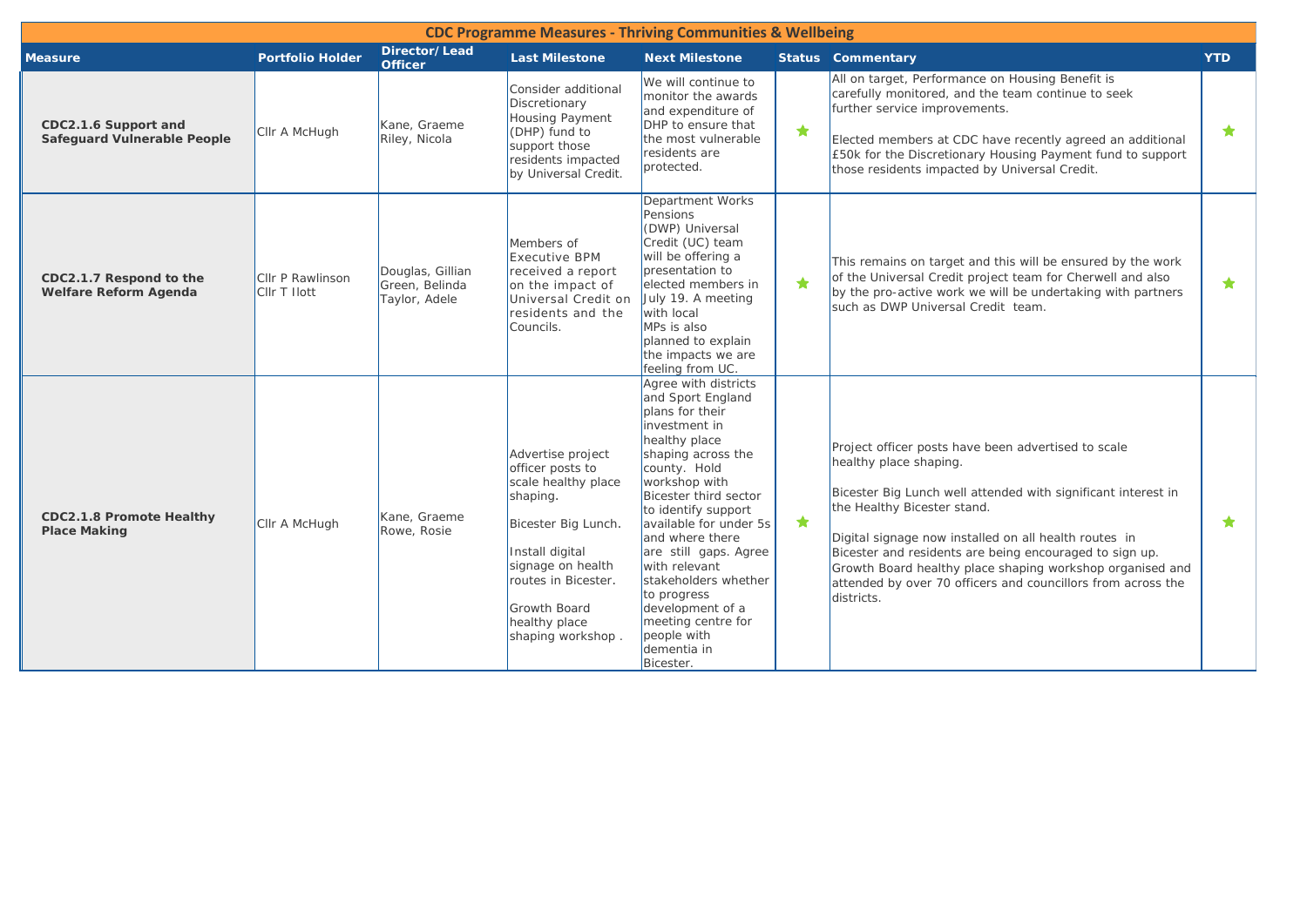|                                                                            | <b>CDC Programme Measures - District of Opportunity &amp; Growth</b> |                                  |                                                                                                                                                                                   |                                                                                                                                                                                                                                                       |            |                                                                                                                                                                                                                                                                                                                                                                                                                                                                                                                                                                                                                                                                                                                                                                                                                                                        |            |  |  |  |  |
|----------------------------------------------------------------------------|----------------------------------------------------------------------|----------------------------------|-----------------------------------------------------------------------------------------------------------------------------------------------------------------------------------|-------------------------------------------------------------------------------------------------------------------------------------------------------------------------------------------------------------------------------------------------------|------------|--------------------------------------------------------------------------------------------------------------------------------------------------------------------------------------------------------------------------------------------------------------------------------------------------------------------------------------------------------------------------------------------------------------------------------------------------------------------------------------------------------------------------------------------------------------------------------------------------------------------------------------------------------------------------------------------------------------------------------------------------------------------------------------------------------------------------------------------------------|------------|--|--|--|--|
|                                                                            | <b>Portfolio Holder</b>                                              | Director/Lead<br><b>Officer</b>  | <b>Last Milestone</b>                                                                                                                                                             | <b>Next Milestone</b>                                                                                                                                                                                                                                 |            | <b>Status Commentary</b>                                                                                                                                                                                                                                                                                                                                                                                                                                                                                                                                                                                                                                                                                                                                                                                                                               | <b>YTD</b> |  |  |  |  |
| <b>CDC3.1.1 Deliver Innovative</b><br>and Effective Housing Schemes        | Cllr J Donaldson                                                     | Douglas, Gillian<br>Kane, Graeme | Contract due to<br>start on site at<br>Admiral Holland                                                                                                                            | Completion of the<br>shared ownership<br>three bedroom<br>house at Cropredy<br>on target for the<br>12th July with<br>marketing<br>commencing in<br>June 2019.                                                                                        | ★          | Contractual start on site was achieved on the 28th May<br>at Admiral Holland in Banbury to meet the Year One<br>target for the Growth Deal. Creampot Crescent,<br>Cropredy, our three bedroom house is also on target to<br>complete in the middle of July.                                                                                                                                                                                                                                                                                                                                                                                                                                                                                                                                                                                            | $\star$    |  |  |  |  |
| CDC3.1.2 Promote the district<br>as a tourist destination                  | <b>CIIr L Pratt</b>                                                  | Feehily, Paul<br>Jolley, Robert  | <b>Banbury Dance</b><br>event: July 2019.<br>Businesses being<br>engaged.                                                                                                         | <b>Banbury Dance</b><br>event: to be<br>promoted in June<br>2019.<br>Developing the<br>Visitor Economy:<br>manage investment<br>enquiries.<br>Tourism economic<br>impact: Commission<br>report July 2019.                                             | $\bigstar$ | We continue with activities to increase the volume (nos<br>of jobs and visitors) and value of the Visitor Economy<br>through on-going contract management of the Banbury<br>and Bicester Visitor Information Centres, engaging as<br>members of and through regular liaison with Experience<br>Oxfordshire to promote Cherwell as a visitor<br>destination. We have been engaging businesses to<br>support the OVO Cycle event through the District in<br>June 2020 and are working to ensure Cherwell derives<br>the fullest possible economic benefits from the event.                                                                                                                                                                                                                                                                               | $\star$    |  |  |  |  |
| CDC3.1.3 Develop a Cherwell<br><b>Industrial Strategy</b>                  | <b>CIIr C Clarke</b>                                                 | Feehily, Paul<br>Jolley, Robert  | Workshop with<br>Members: Planning<br>and promotion for<br>11th June.<br><b>Business</b><br>workshops:<br>confirmed dates,<br>venues and key<br>stakeholders                      | Workshop with<br>Members to be<br>held 11th June<br>Plan and Promote<br><b>Business</b><br>Workshops to be<br>held 19th June and<br>24th July                                                                                                         | ★          | The Cherwell Industrial Strategy (CIS) is important as a<br>process of meaningful engagement with a range of<br>internal and external partners as well as for its end-<br>product. We have held staff and member workshops<br>and are now planning the next rounds of engagement<br>with small and large businesses before widening further<br>to include other stakeholders. The outputs from the<br>workshops held to date are being analysed and have<br>been supported by innovative and insightful external<br>research. CIS links to the Local Industrial Strategy which<br>is a key and underpinning component of the<br>Oxfordshire Housing and Growth Deal. It will provide the<br>local interpretation of the higher level document as well<br>as demonstrate how Cherwell commits to the<br>Productivity workstream within the Growth Deal. | $\bigstar$ |  |  |  |  |
| <b>CDC3.1.4 Promote Inward</b><br><b>Investment and Business</b><br>Growth | Cllr L Pratt                                                         | Feehily, Paul<br>Jolley, Robert  | 12 detailed Business<br>Enquiries from<br>inward and<br>indigenous<br>investors:<br>responded promptly<br>to all.<br>Cherwell Business<br>Awards:<br>Completion of 2019<br>round. | Develop a<br>'Welcome Pack' for<br>new business<br>investors.<br>Planning<br>applications:<br>Respond to key<br>employment-related<br>proposals.<br>Investment website:<br>Create website to<br>promote commercial<br>investment and job<br>creation. | ★          | We have met and provided practical advice and<br>guidance at 6 meetings at business premises in order<br>to help businesses in their strategic investment<br>decisions that will be to the benefit of Cherwell<br>residents.<br>While we have around 97% superfast broadband coverage<br>across the District (greater than 24mbps) we recognise that<br>for 3% (mostly households and businesses in rural areas)<br>access requires enhanced coverage. We are working with<br>Broadband providers to deliver 100% coverage and are<br>considering options to<br>achieve that outcome".                                                                                                                                                                                                                                                                 | ★          |  |  |  |  |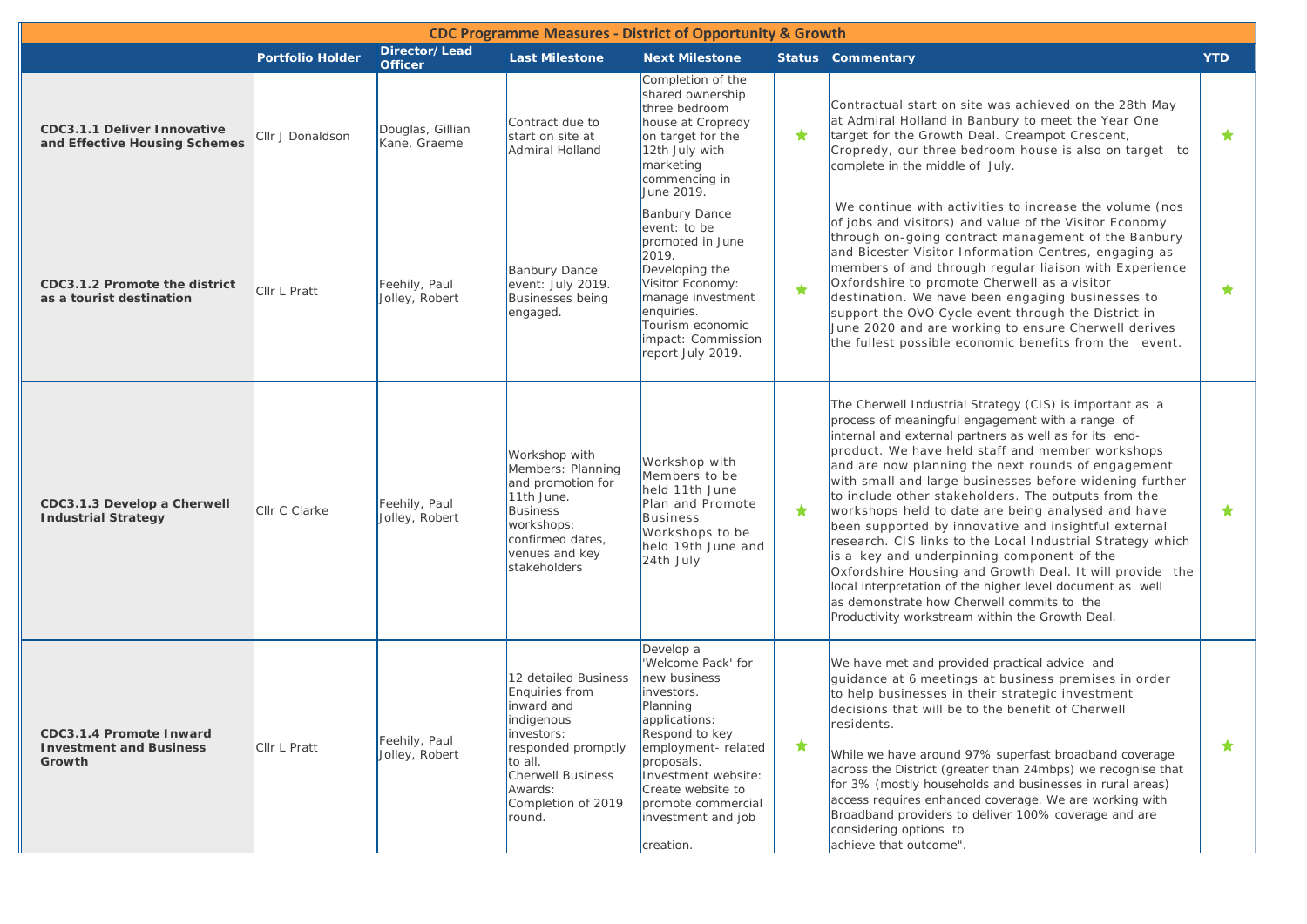|                                                                                                  |                         |                                  | <b>CDC Programme Measures - District of Opportunity &amp; Growth</b>                                                                                                                                                                                                                                                                                                                                                                                         |                                                                                                                                                                                                                                                                                                                                                                                                                                                                                                                                                                                               |            |                                                                                                                                                                                                                                                                                                                                                                                                                                                                                                                                                                                                                                                                                                                                                                                                                                                                                                                                                                                                                                                                                                                                                                                                                                                                                                                                                                                                                                                                                                                                                                                                          |            |
|--------------------------------------------------------------------------------------------------|-------------------------|----------------------------------|--------------------------------------------------------------------------------------------------------------------------------------------------------------------------------------------------------------------------------------------------------------------------------------------------------------------------------------------------------------------------------------------------------------------------------------------------------------|-----------------------------------------------------------------------------------------------------------------------------------------------------------------------------------------------------------------------------------------------------------------------------------------------------------------------------------------------------------------------------------------------------------------------------------------------------------------------------------------------------------------------------------------------------------------------------------------------|------------|----------------------------------------------------------------------------------------------------------------------------------------------------------------------------------------------------------------------------------------------------------------------------------------------------------------------------------------------------------------------------------------------------------------------------------------------------------------------------------------------------------------------------------------------------------------------------------------------------------------------------------------------------------------------------------------------------------------------------------------------------------------------------------------------------------------------------------------------------------------------------------------------------------------------------------------------------------------------------------------------------------------------------------------------------------------------------------------------------------------------------------------------------------------------------------------------------------------------------------------------------------------------------------------------------------------------------------------------------------------------------------------------------------------------------------------------------------------------------------------------------------------------------------------------------------------------------------------------------------|------------|
|                                                                                                  | <b>Portfolio Holder</b> | Director/Lead<br><b>Officer</b>  | <b>Last Milestone</b>                                                                                                                                                                                                                                                                                                                                                                                                                                        | <b>Next Milestone</b>                                                                                                                                                                                                                                                                                                                                                                                                                                                                                                                                                                         |            | <b>Status Commentary</b>                                                                                                                                                                                                                                                                                                                                                                                                                                                                                                                                                                                                                                                                                                                                                                                                                                                                                                                                                                                                                                                                                                                                                                                                                                                                                                                                                                                                                                                                                                                                                                                 | <b>YTD</b> |
| CDC3.1.5 Develop Our Town<br><b>Centres and Increase</b><br><b>Employment at Strategic Sites</b> | Cllr C Clarke           | Feehily, Paul<br>Jolley, Robert  | <b>Bicester Town</b><br>Centre workshop:<br>25th June -<br>Planning of the<br>event and finalising<br>delegate list.                                                                                                                                                                                                                                                                                                                                         | Future High Streets<br>Fund: Funding<br>decision expected<br><b>Bicester Town Centre</b><br>workshop: to be held<br>on 25th June                                                                                                                                                                                                                                                                                                                                                                                                                                                              | $\bigstar$ | Preparations are in their final stages for the important Bicester<br>Town Centre workshop on 25 June at which Bill Grimsey is<br>the confirmed keynote speaker. Actions and<br>commitments from this event will be quickly assimilated and<br>translated into a programme of work and activities that will<br>build momentum and demonstrate a shift in approach to the<br>town centre that moves us away from thinking purely in<br>traditional retail based terms about Bicester's role and future<br>contribution. Lessons from Bicester will be rolled our across<br>our other urban centres.<br>We continue to support Banbury BID (Business Improvement<br>District) in the delivery of its year 2 business plan.                                                                                                                                                                                                                                                                                                                                                                                                                                                                                                                                                                                                                                                                                                                                                                                                                                                                                  | $\bigstar$ |
| CDC3.1.6 Deliver the Local Plan Cllr C Clarke                                                    |                         | Feehily, Paul<br>Peckford, David | Partial Review of<br>the Local Plan - the<br>Inspector's advice<br>has not yet been<br>received<br>following the public<br>hearings in<br>February and the<br>informal<br>consultation in<br>April.<br>Oxon Plan 2050 -<br>work continues by<br>the central Plan team Options Paper<br>with a view to<br>producing an Options<br>Paper later in the<br>year.<br>Local Plan Review -<br>work programming<br>and initial<br>preparatory work<br>has commenced. | Partial Review of<br>the Local Plan - the<br>Inspector's advice<br>is still awaited<br>following the public<br>hearings in<br>February and the<br>informal<br>consultation in<br>April. There is no<br>precise date for the<br>receipt of this<br>advice.<br>Oxon Plan 2050 -<br>each Council will<br>need to consider<br>the proposed<br>produced by the<br>central Plan team<br>when it is<br>completed and<br>before consultation<br>commences.<br>Local Plan Review -<br>the next milestone<br>will be the<br>preparation of an<br>Issues Paper for<br>consideration by<br>the Executive. | $\bullet$  | Partial Review of the Local Plan - at<br>examination. Informal consultation on technical documents<br>ended on 4 April. The Council responded to the comments<br>made by 27 April as agreed with the Inspector.<br>At the time of this update CDC still awaits the<br>Inspectors report. Further information has been<br>requested by the Inspector and provided within his time<br>limits which have had the effect of extending the period<br>he needs in order to write his report.<br>Most recent questions have been forwarded to CDC are in<br>relation to the City's local plan preparation which are being<br>addressed, although these are detailed technical questions<br>that will require examination at the pending hearings into<br>the City's plan.<br>All work required by CDC officers has therefore been<br>completed but the risk to the measure 'Deliver the local plan'<br>remains Amber due to factors outside CDC's control.<br>Officers will continue to oversee and manage any<br>further issues arising in relation to the Partial Review as<br>they emerge in order to mitigate and reduce the risk of<br>further delays and interventions.<br>Oxon Plan 2050 - A 'call for location ideas' ended on<br>12 April. The central team are evidence gathering and<br>working towards consultation on an Options Paper<br>assisted by the individual district councils.<br>Local Plan Review - programming work commenced in April<br>in accordance with the Local Development Scheme. The<br>timetable for the Local Plan Review is<br>influenced by that for the Oxon Plan 2050. | $\bullet$  |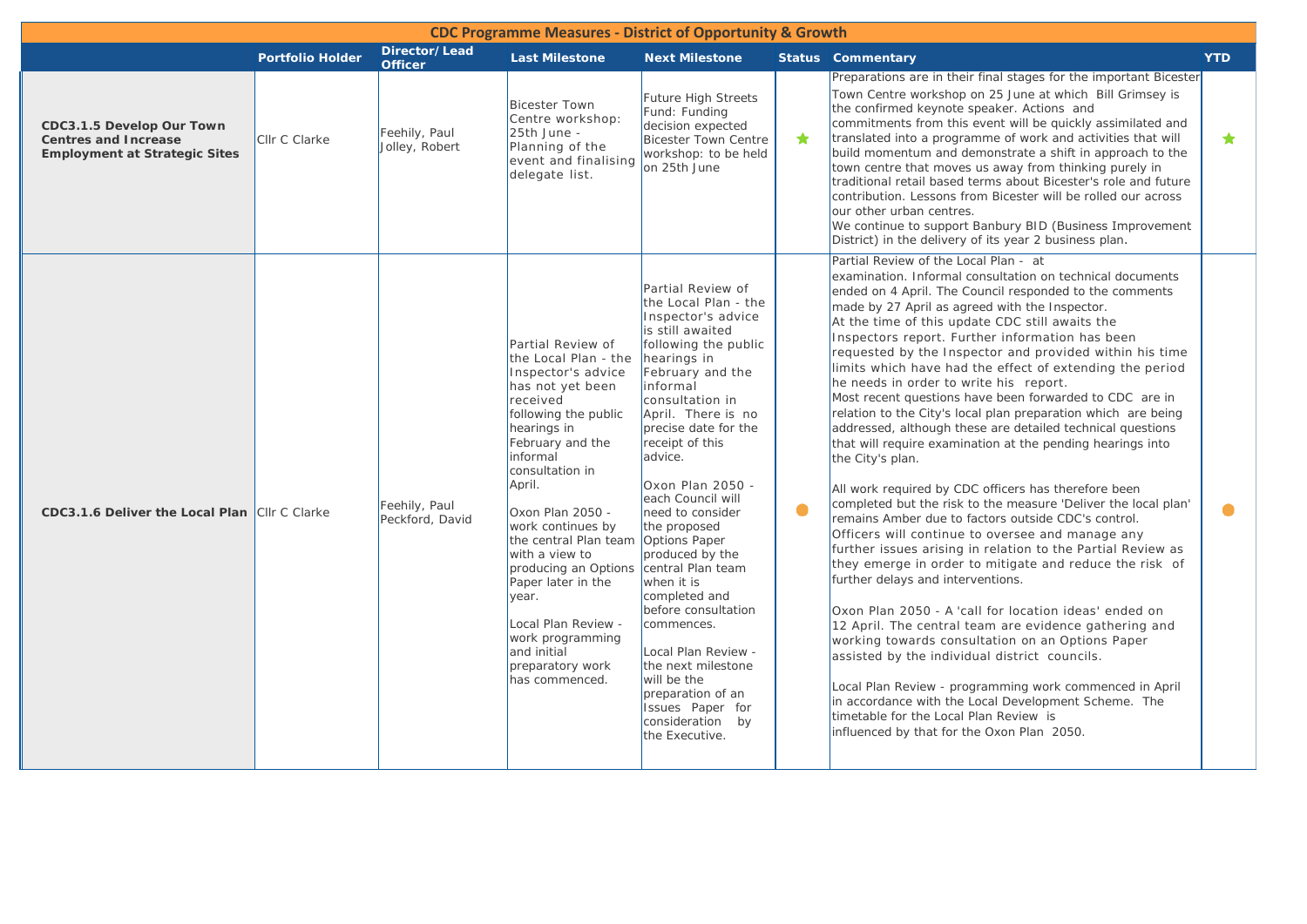| <b>CDC Programme Measures - District of Opportunity &amp; Growth</b> |                         |                                 |                                                         |                                                                                                                  |   |                                                                                                                                                                                                                                                                                                                                                                                                                                                                                                                                                                                                                                                                                                                                                                   |            |  |  |  |  |
|----------------------------------------------------------------------|-------------------------|---------------------------------|---------------------------------------------------------|------------------------------------------------------------------------------------------------------------------|---|-------------------------------------------------------------------------------------------------------------------------------------------------------------------------------------------------------------------------------------------------------------------------------------------------------------------------------------------------------------------------------------------------------------------------------------------------------------------------------------------------------------------------------------------------------------------------------------------------------------------------------------------------------------------------------------------------------------------------------------------------------------------|------------|--|--|--|--|
|                                                                      | <b>Portfolio Holder</b> | Director/Lead<br><b>Officer</b> | <b>Last Milestone</b>                                   | <b>Next Milestone</b>                                                                                            |   | <b>Status Commentary</b>                                                                                                                                                                                                                                                                                                                                                                                                                                                                                                                                                                                                                                                                                                                                          | <b>YTD</b> |  |  |  |  |
| CDC3.1.7 Deliver the Growth<br>Deal                                  | Cllr C Clarke           | Feehily, Paul<br>Jolley, Robert | Draft Year 2 Plan<br>presented to Growth<br>Deal Board. | Year 2 plan<br>presented to CEDR<br>Chief Executive<br>Direct Reports) for<br>approval on the<br>10th June 2019. | 食 | We have now organised ourselves around the 4 work<br>streams of the Oxfordshire Housing and Growth Deal and<br>are better placed to ensure we deliver against CDC's<br>commitments within the Growth Deal contract with<br>Government. We have an agreed Year 2 Plan and have an<br>organisational commitment to make available the<br>Iresources identified to deliver the Year 2 Plan. We can now<br>track progress against the Plan. We continue to engage at<br>officer and Member levels with the various groups and<br>meetings formed as part of the governance<br>arrangements of the Oxfordshire Growth Deal assisted<br>by our new internal organisational capability built<br>around our Work Stream Leads and Programme<br>Management Office support. | ÷          |  |  |  |  |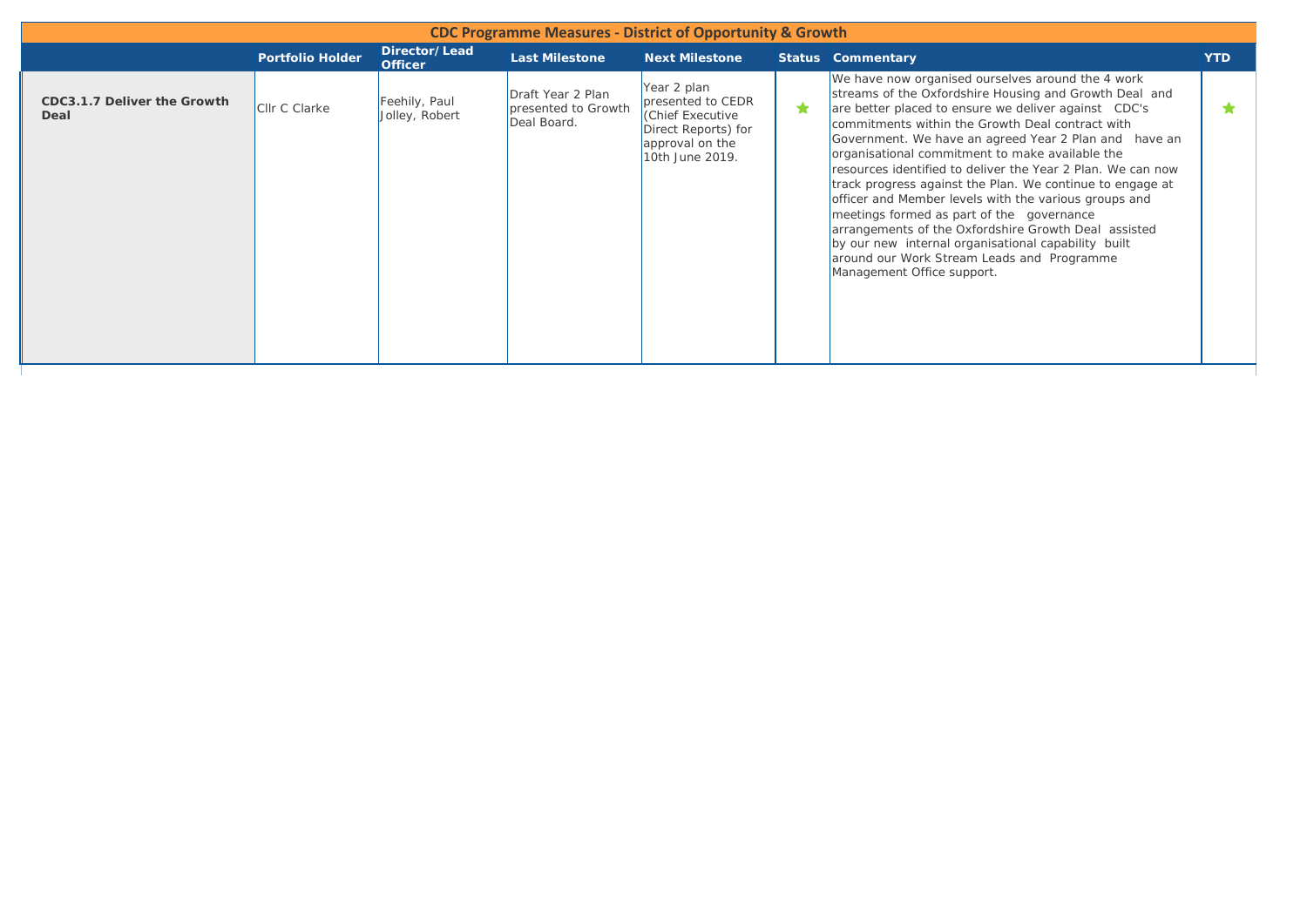| <b>CDC KPIs - Clean, Green and Safe</b>   |                         |                                 |               |               |  |                                                                                                                |     |                                  |  |  |  |
|-------------------------------------------|-------------------------|---------------------------------|---------------|---------------|--|----------------------------------------------------------------------------------------------------------------|-----|----------------------------------|--|--|--|
| Measure                                   | <b>Portfolio Holder</b> | Director/Lead<br><b>Officer</b> | <b>Result</b> | <b>Target</b> |  | Status Commentary                                                                                              |     | <b>YTD Result YTD Target YTD</b> |  |  |  |
| CDC1.2.01 % Waste Recycled &<br>Composted | <b>Cllr D Sames</b>     | Kane, Graeme<br>Potter, Ed      | 61%           | 56%           |  | Recycling is strong at this time of year owing to<br>the popularity of the garden waste collection<br>service. | 59% | 56%                              |  |  |  |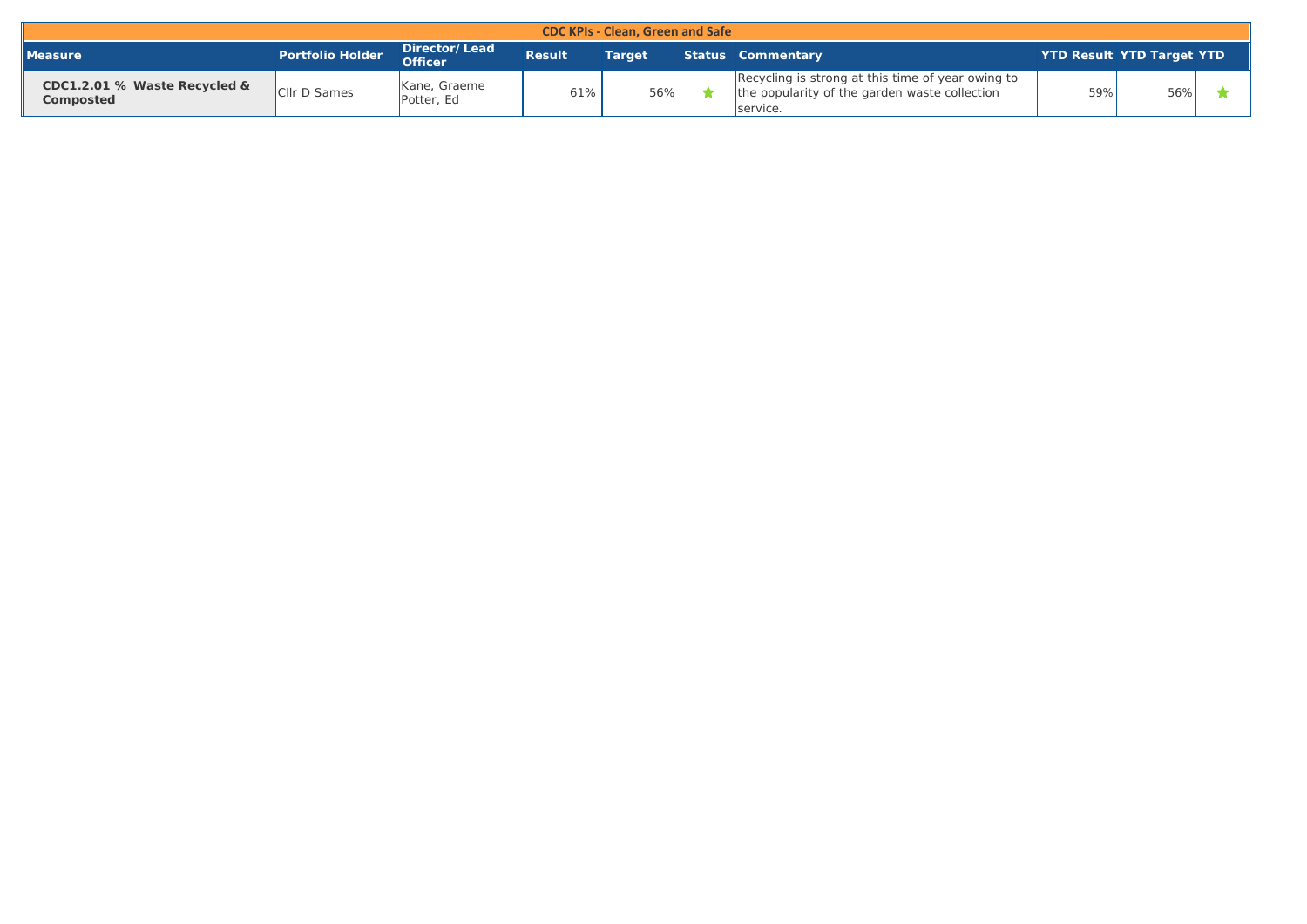| <b>CDC KPIs - Thriving Communities &amp; Wellbeing</b>                                                   |                         |                                  |               |               |   |                                                                                                                                                                                                                                                                                                                                                                                                                                                                                                                                                                                                                                                                                                                                                                                                                                                                                                                                                                                                                                                |                                  |       |   |  |
|----------------------------------------------------------------------------------------------------------|-------------------------|----------------------------------|---------------|---------------|---|------------------------------------------------------------------------------------------------------------------------------------------------------------------------------------------------------------------------------------------------------------------------------------------------------------------------------------------------------------------------------------------------------------------------------------------------------------------------------------------------------------------------------------------------------------------------------------------------------------------------------------------------------------------------------------------------------------------------------------------------------------------------------------------------------------------------------------------------------------------------------------------------------------------------------------------------------------------------------------------------------------------------------------------------|----------------------------------|-------|---|--|
| <b>Measure</b>                                                                                           | <b>Portfolio Holder</b> | Director/Lead<br><b>Officer</b>  | <b>Result</b> | <b>Target</b> |   | <b>Status Commentary</b>                                                                                                                                                                                                                                                                                                                                                                                                                                                                                                                                                                                                                                                                                                                                                                                                                                                                                                                                                                                                                       | <b>YTD Result YTD Target YTD</b> |       |   |  |
| <b>CDC2.2.01 Number of Homeless</b><br><b>Households living in Temporary</b><br>Accommodation            | Cllr J Donaldson        | Douglas, Gillian<br>Kane, Graeme | 18.00         | 35.00         | ★ | The number of households in temporary<br>accommodation has reduced to 18,<br>representing the focus of the Housing Options<br>Team on working with clients to resolve their<br>issues before the point of crisis. This reduction<br>has allowed the team to consider more flexible<br>use of the current temporary accommodation<br>units to meet the needs of some clients who do<br>not fall under the statutory duties and to be<br>diverted for other projects such as the Housing<br>First initiative. Eight units have been handed<br>back to minimise void costs. These will be<br>returned to the general social housing stock<br>and let permanently via the Housing Register.<br>The Housing Options Team continue to focus on<br>preventing homelessness and this, along with<br>the increased delivery of affordable<br>accommodation has kept the demand for<br>temporary accommodation to a minimum.<br>Caseloads for officers, carrying out prevention<br>work is rising and increasingly complex which is<br>very challenging. | 43.00                            | 70.00 | ★ |  |
| CDC2.2.02 Number of people<br>helped to live independently<br>through use of DFG & other<br>grants/loans | Cllr J Donaldson        | Douglas, Gillian<br>Kane, Graeme | 38.00         | 45.00         | ▲ | Comprising: 17 disabled adaptations grants<br>(Disabled Facilities Grants, Discretionary DFG &<br>Extended Minor Works Grants), 7 Minor Works<br>Grants, 14 Small Repairs and 0 Essential Repairs<br>Grants. This composite measure includes a number<br>of different grants which can vary in scale and<br>duration. The number of completions in a particular<br>month is therefore difficult to predict with accuracy<br>and will fluctuate month on month.                                                                                                                                                                                                                                                                                                                                                                                                                                                                                                                                                                                 | 85.00                            | 90.00 |   |  |
| CDC2.2.03 Homes improved<br>through enforcement action                                                   | CIIr J Donaldson        | Douglas, Gillian<br>Kane, Graeme | 4.00          | 9.00          | ▲ | Enforcement action was completed at four<br>homes during May. (With enforcement notices<br>issued in relation to a further 6) Note however<br>that this work is a mixture of reactive and<br>proactive cases and that their complexity and<br>duration can vary significantly. As a result, there<br>will inevitably be variation in the number of<br>cases concluded each month. Significant officer<br>resource has been committed during May to two<br>forthcoming appeals (in relation to cases<br>involving a civil penalty and an improvement<br>notice) and with a successful application and<br>hearing for a Rent Repayment Order.                                                                                                                                                                                                                                                                                                                                                                                                    | 11.00                            | 18.00 |   |  |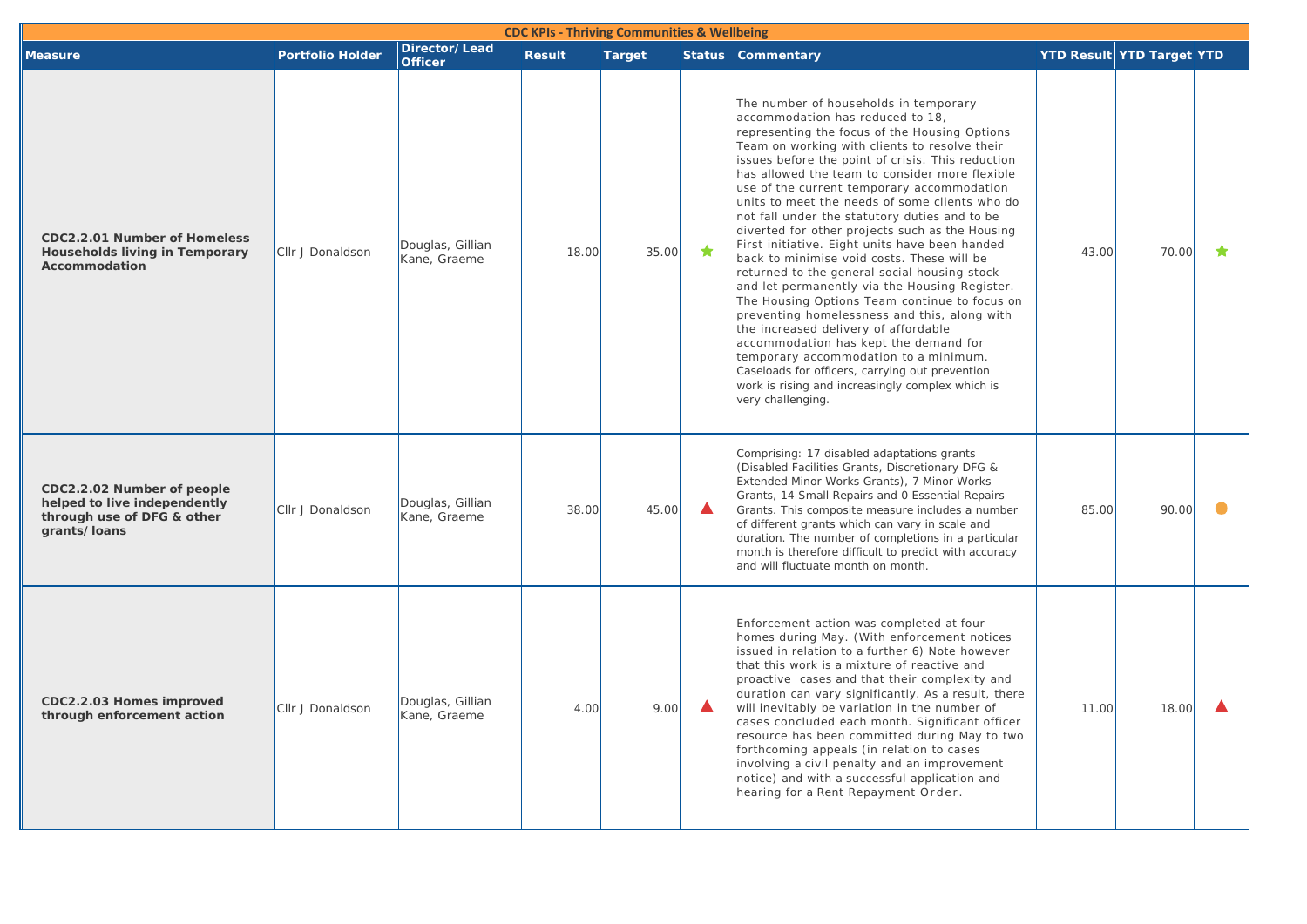| <b>CDC KPIs - Thriving Communities &amp; Wellbeing</b>                                  |                         |                                  |               |               |   |                                                                                                                                                                                                                                                                                                                                                                                                                                                                                                                                                                                                                                                                                                                                                                                                                                                                                                                                                                                                                                                                                                                                                                                                                                                                       |                                  |         |   |  |  |
|-----------------------------------------------------------------------------------------|-------------------------|----------------------------------|---------------|---------------|---|-----------------------------------------------------------------------------------------------------------------------------------------------------------------------------------------------------------------------------------------------------------------------------------------------------------------------------------------------------------------------------------------------------------------------------------------------------------------------------------------------------------------------------------------------------------------------------------------------------------------------------------------------------------------------------------------------------------------------------------------------------------------------------------------------------------------------------------------------------------------------------------------------------------------------------------------------------------------------------------------------------------------------------------------------------------------------------------------------------------------------------------------------------------------------------------------------------------------------------------------------------------------------|----------------------------------|---------|---|--|--|
| <b>Measure</b>                                                                          | <b>Portfolio Holder</b> | Director/Lead<br><b>Officer</b>  | <b>Result</b> | <b>Target</b> |   | <b>Status Commentary</b>                                                                                                                                                                                                                                                                                                                                                                                                                                                                                                                                                                                                                                                                                                                                                                                                                                                                                                                                                                                                                                                                                                                                                                                                                                              | <b>YTD Result YTD Target YTD</b> |         |   |  |  |
| CDC2.2.04 Delivery of affordable<br>housing in line with CDC and Growth<br>Deal targets | Cllr J Donaldson        | Douglas, Gillian Kane,<br>Graeme | 21.00         | 20.00         | ★ | 21 completions, comprising 19 affordable rent and 2<br>shared ownership.<br>$19x$ affordable rent<br>4 x 1 bed flats<br>1 x 1 bed house<br>4 x 2 bed houses<br>$5 \times 3$ bed houses<br>$3 \times 4$ bed houses<br>1 x 2 bed bungalow<br>$1 \times 3$ bed bungalow<br>$ 2 \times \text{sharedownership}$<br>$2 \times 3$ bed houses<br>None of these units were delivered as part of the<br>Oxfordshire Growth Deal; the Growth Deal units are<br>scheduled for later in the year.                                                                                                                                                                                                                                                                                                                                                                                                                                                                                                                                                                                                                                                                                                                                                                                  | 45.00                            | 40.00   | ★ |  |  |
| CDC2.2.05 Average time taken to<br>process Housing Benefit New Claims                   | CIIr T Ilott            | Green, Belinda<br>Taylor, Claire | 9.91          | 15.00         | ★ | Following the usual busy periods following year<br>end the team have worked hard to bring new<br>claims back within target which we can build on to<br>ensure more consistent performance delivery.                                                                                                                                                                                                                                                                                                                                                                                                                                                                                                                                                                                                                                                                                                                                                                                                                                                                                                                                                                                                                                                                   | 14.29                            | 15.00   | ★ |  |  |
| CDC2.2.06 Average time taken to<br>process Housing Benefit change<br>events             | Cllr T Ilott            | Green, Belinda<br>Taylor, Claire | 7.82          | 8.00          | ★ | The team continue to effectively balance the<br>demand of change events received directly from the<br>Department of Work and Pensions, particularly from<br>Universal Credit, with those coming from customers<br>to provide a service within target.                                                                                                                                                                                                                                                                                                                                                                                                                                                                                                                                                                                                                                                                                                                                                                                                                                                                                                                                                                                                                 | 6.59                             | 8.00    | ★ |  |  |
| CDC2.2.07 Number of visits/usages<br>of District Leisure Centre                         | Cllr G Reynolds         | Kane, Graeme Riley,<br>Nicola    | 133,891       | 137,969       | ★ | Throughputs for May 2019 compared to the<br>same period last year have been significantly<br>affected by the closure of the swimming pools<br>and some ancillary facilities at Spiceball Leisure<br>Centre. Fortunately, due to the increase of usage<br>at some of the other Leisure Centres this has<br>been partially mitigated. In May 2018 there<br>were 138,646 visits compared to 133,891 in May<br>2019. As above the majority of this is<br>attributable to the closure of the swimming<br>pools resulting in a decrease of attendances<br>from 49,114 to 23,732. Due to the transference<br>of some of the swimming programme at<br>Woodgreen this has been partially offset by an<br>increase of 8,000 visits to the Centre compared<br>to May 2018.<br>Whitelands Sports Ground has also shown a<br>significant increase in usage from circa 8,000 in 2018<br>to 18,000 in 2019. The Main Leisure Centres at<br>Bicester and Kidlington were fairly consistent with<br>their performance of last year.<br>Usage will be under pressure to maintain its<br>2018 position over the next 3 months due to the<br>closure of the swimming pools at Spiceball<br>Leisure Centre, however this will be monitored,<br>and reasons given for any underperformance. | 276,589                          | 275,714 | ★ |  |  |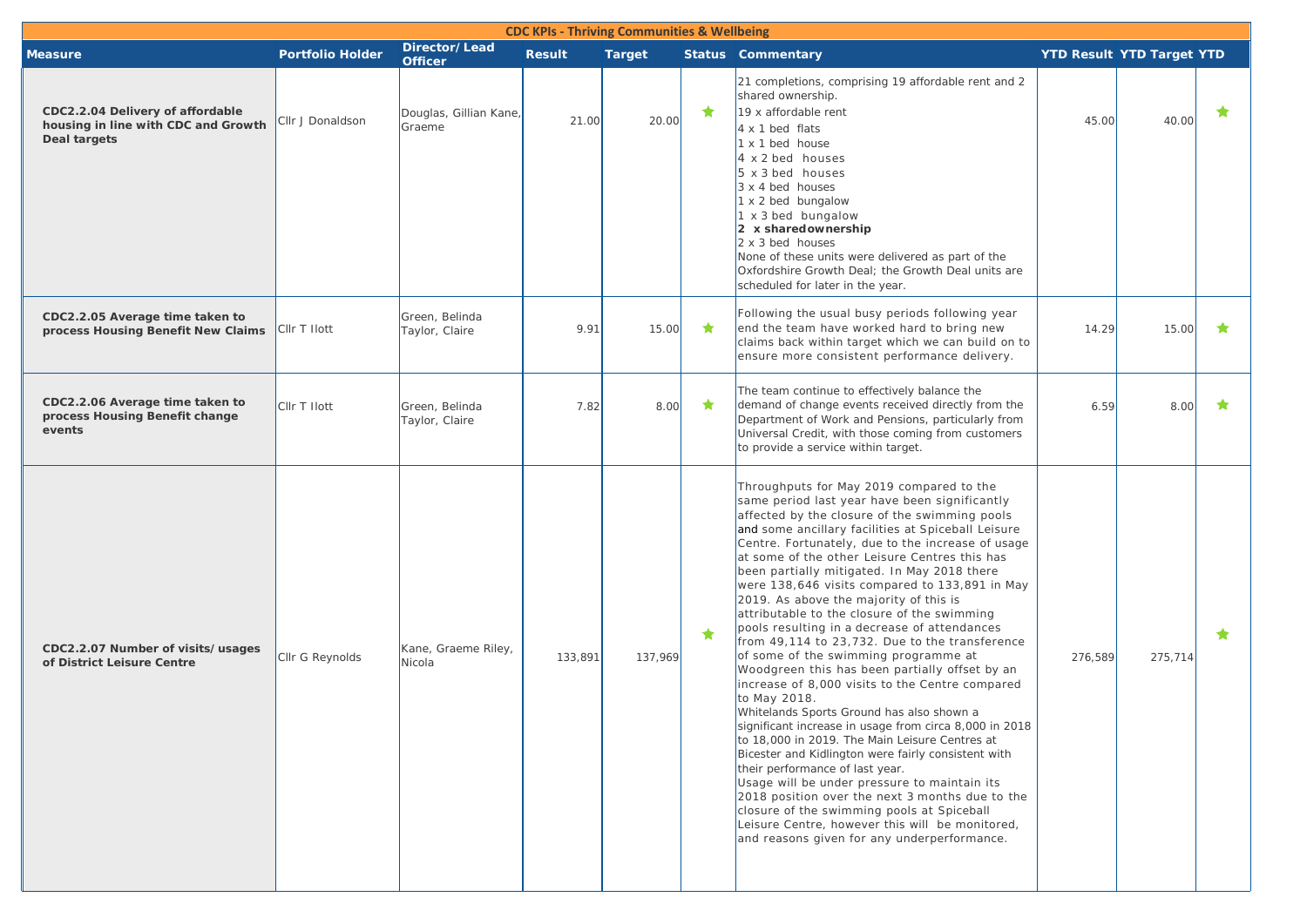| <b>CDC KPIs - Thriving Communities &amp; Wellbeing</b>                       |                         |                                  |               |               |  |                                                                                                                                                                                                                                                                                             |                                  |       |  |  |  |  |
|------------------------------------------------------------------------------|-------------------------|----------------------------------|---------------|---------------|--|---------------------------------------------------------------------------------------------------------------------------------------------------------------------------------------------------------------------------------------------------------------------------------------------|----------------------------------|-------|--|--|--|--|
| <b>Measure</b>                                                               | <b>Portfolio Holder</b> | Director/Lead<br><b>Officer</b>  | <b>Result</b> | <b>Target</b> |  | <b>Status Commentary</b>                                                                                                                                                                                                                                                                    | <b>YTD Result YTD Target YTD</b> |       |  |  |  |  |
| CDC2.2.08 % of Council Tax<br>collected, increase Council Tax<br><b>Base</b> | <b>Clir T Hott</b>      | Green, Belinda<br>Taylor, Claire | 9%            | 10%           |  | Following on from a recent recovery run work<br>processing time has slightly dipped. We<br>have a work plan in place to improve work<br>processing times over the remainder of the<br>month whilst still continuing to send recovery<br>documents which in turn will improve<br>collection. | 20%                              | 21%   |  |  |  |  |
| CDC2.2.09 % of Business Rates<br>collected, increasing NNDR Base             | <b>Clir T Hott</b>      | Green, Belinda<br>Taylor, Claire | 8.9%          | 9.5%          |  | There is a payment for a large assessment<br>that is overdue and is due in within the next<br>few days, this payment will put us back<br>ahead of target.                                                                                                                                   | 21.2%                            | 21.3% |  |  |  |  |